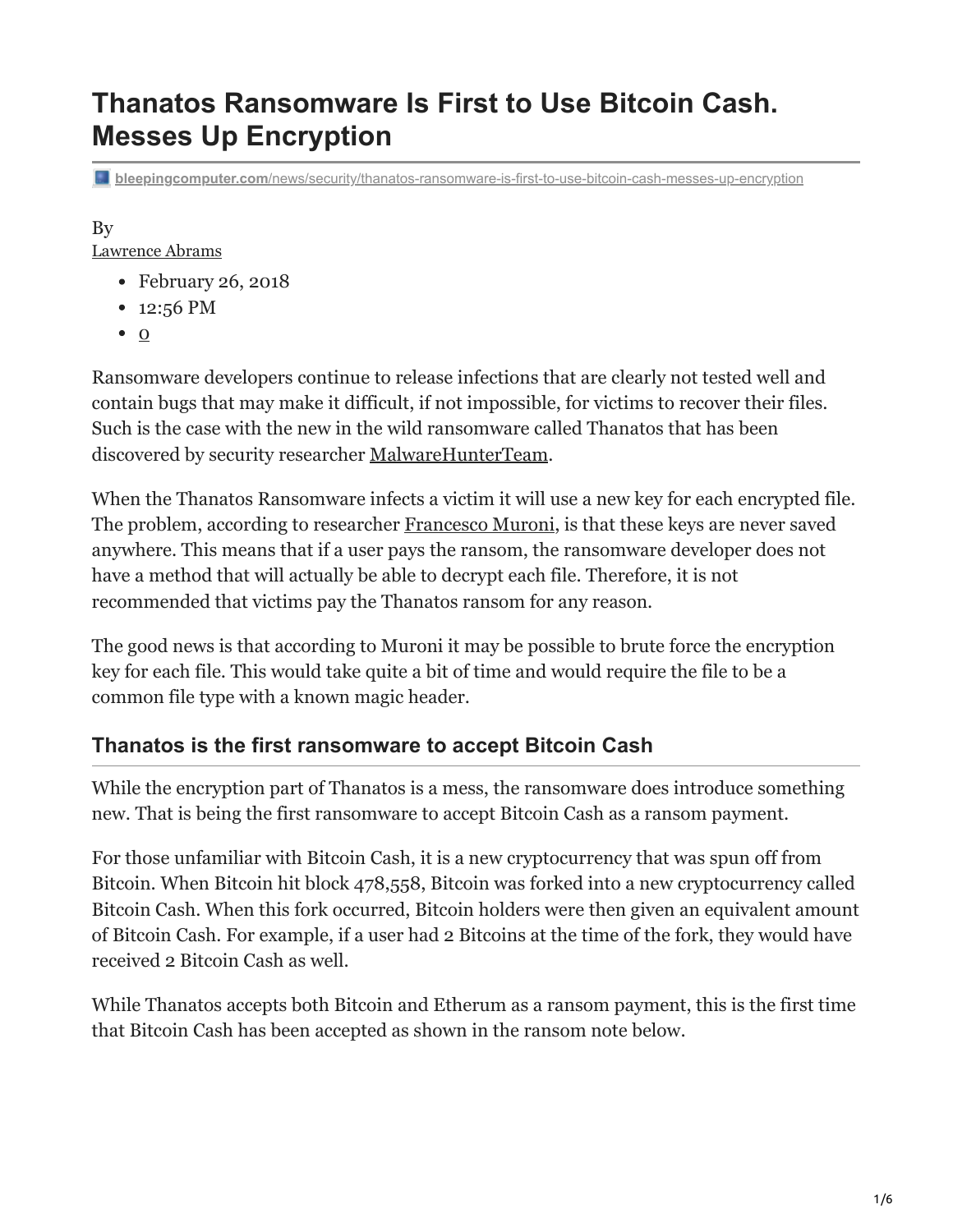| README.txt - Notepad2                                                                                                                                                                                                                                                                                                                                                                                                                                                                                                                                        |           |             |  |  |                        | -23<br>$\Box$ |
|--------------------------------------------------------------------------------------------------------------------------------------------------------------------------------------------------------------------------------------------------------------------------------------------------------------------------------------------------------------------------------------------------------------------------------------------------------------------------------------------------------------------------------------------------------------|-----------|-------------|--|--|------------------------|---------------|
| File Edit View Settings ?                                                                                                                                                                                                                                                                                                                                                                                                                                                                                                                                    |           |             |  |  |                        |               |
| $B$ Q $B$ $\rightarrow$ $C$ $\rightarrow$ Q $B$ $B$ $B$ $B$ $C$ Q<br>$\blacksquare$                                                                                                                                                                                                                                                                                                                                                                                                                                                                          |           |             |  |  |                        |               |
| 2<br>$1/_{-}$<br>з<br>$111 - 1$<br>1/7/7/7/7<br>5.<br>7                                                                                                                                                                                                                                                                                                                                                                                                                                                                                                      |           |             |  |  |                        |               |
| 9                                                                                                                                                                                                                                                                                                                                                                                                                                                                                                                                                            |           |             |  |  |                        |               |
| Thanatos v1.1<br>10<br>11 Your files was encrypted. To decrypt your files,<br>12 follow next steps:<br>13<br>141. Send \$200 to one of these wallets:<br>15 BTC: 1HVEZ1jZ7BWgBYPxqCvWtKja3a9hsNa9Eh<br>16 ETH: 0x92420e4D96E5A2EbC617f1225E92cA82E24B03ef<br>17 BCH: qzuexhcqmkzcdazq6jjk69hkhqnme25c35s9tamz6f<br>18<br>192. Send your TXID and your MachineID to mail<br>20 E-Mail: thanatos1.1@yandex.com<br>21 MactineID: 6bfd5faf-54f4-4620-a82d-4558a9132a25<br>22<br>24 Do not waste your time, files can only be<br>25 decrypted by our decode tool. |           |             |  |  |                        |               |
| m.                                                                                                                                                                                                                                                                                                                                                                                                                                                                                                                                                           |           |             |  |  |                        |               |
| Ln 10:25 Col 1 Sel 0                                                                                                                                                                                                                                                                                                                                                                                                                                                                                                                                         | 905 bytes | <b>ANSI</b> |  |  | CR+LF INS Default Text |               |

#### **Thanatos Ransom Note**

#### **How Thanatos Ransomware encrypts a Computer**

When the Thanatos Ransomware encrypts a computer it will generate a new encryption key for every file encrypted. As discussed already, unfortunately these encryption keys are not saved anywhere and thus according to researchers it would not be possible for the developers to decrypt the files even if a ransom payment is made.

When encrypting files it will append the .THANATOS extension to an encrypted file's name. For example, a file named test.jpg would be encrypted and renamed as test.jpg.THANATOS.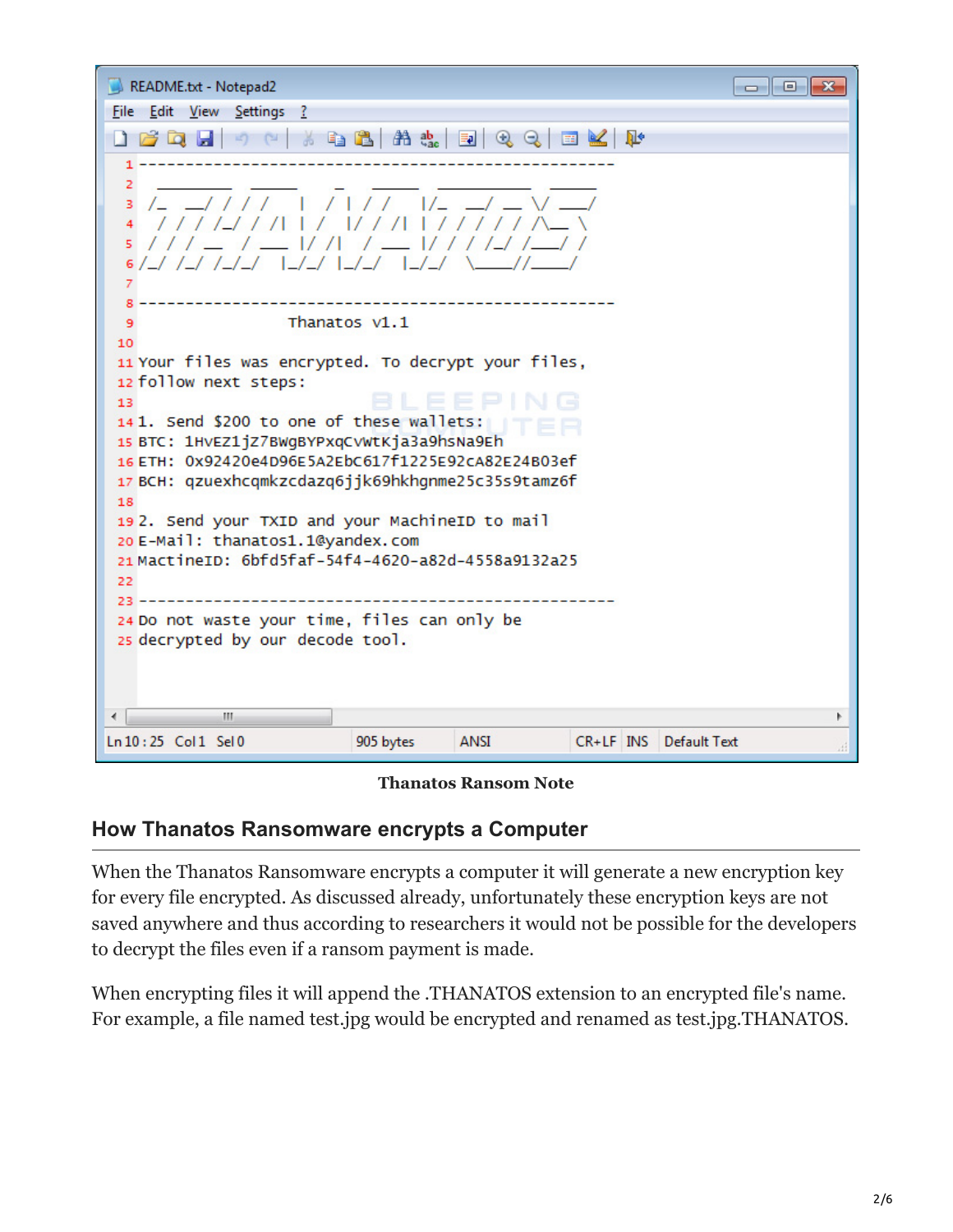

#### **Thanatos Encrypted Files**

After the encryption process is finished it will then connect to iplogger.com/1t3i37 URL in order to keep track of the amount of victims that have been infected.

Finally, it will generate an autorun key called "Microsoft Update System Web-Helper" that opens the README.txt ransom note every time a user logs in. This ransom note can be seen in the article's previous section.

This ransom note contains instructions to send a \$200 USD ransom payment to one of the listed Bitcoin, Ethereum, or Bitcoin Cash addresses. The user is then instructed to contact thanatos1.1@yandex.com with their unique victim ID in order to receive a decryption program.

As already stated, this ransomware can not be decrypted normally due to it not saving the encryption keys and thus the ransom payment should not be made. If anyone is infected with this ransomware, they should contact us about the possible creation of a brute force program.

### **How to protect yourself from the Thanatos Ransomware**

In order to protect yourself from ransomware in general, it is important that you use good computing habits and security software. First and foremost, you should always have a reliable and tested backup of your data that can be restored in the case of an emergency, such as a ransomware attack.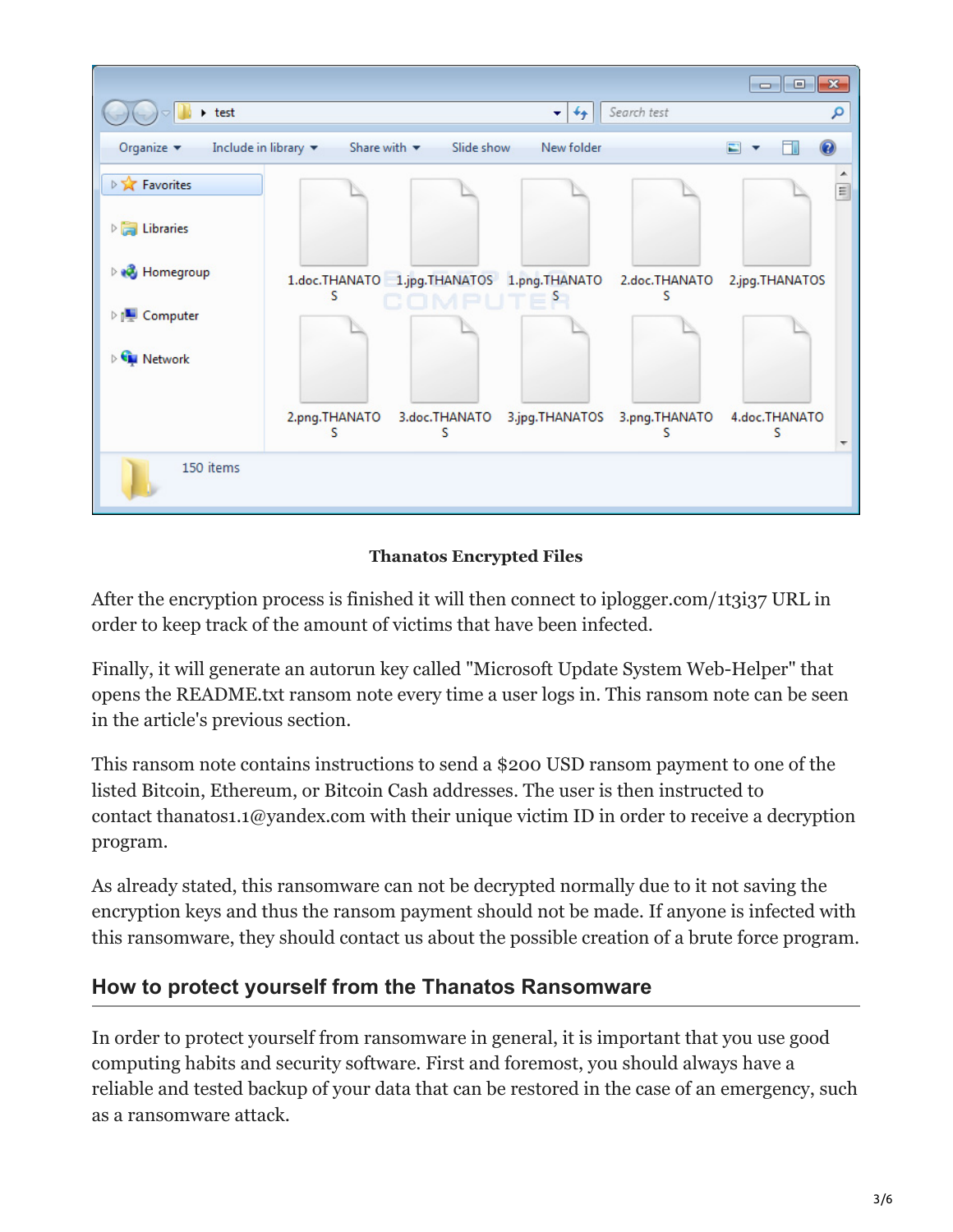You should also have security software that incorporates behavioral detections to combat ransomware and not just signature detections or heuristics. For example, Emsisoft Anti-[Malware and Malwarebytes Anti-Malware both contain behavioral detection that can pre](https://www.bleepingcomputer.com/download/emsisoft-anti-malware/)vent many, if not most, ransomware infections from encrypting a computer.

Last, but not least, make sure you practice the following security habits, which in many cases are the most important steps of all:

- Backup, Backup, Backup!
- Do not open attachments if you do not know who sent them.
- Do not open attachments until you confirm that the person actually sent you them,
- Scan attachments with tools like [VirusTotal.](https://www.virustotal.com/#/home/upload)
- Make sure all Windows updates are installed as soon as they come out! Also make sure you update all programs, especially Java, Flash, and Adobe Reader. Older programs contain security vulnerabilities that are commonly exploited by malware distributors. Therefore it is important to keep them updated.
- Make sure you use have some sort of security software installed that uses behavioral detections or white list technology. White listing can be a pain to train, but if your willing to stock with it, could have the biggest payoffs.
- Use hard passwords and never reuse the same password at multiple sites.

[For a complete guide on ransomware protection, you visit our How to Protect and Harden a](https://www.bleepingcomputer.com/news/security/how-to-protect-and-harden-a-computer-against-ransomware/) Computer against Ransomware article.

### **Related Articles:**

[New 'Cheers' Linux ransomware targets VMware ESXi servers](https://www.bleepingcomputer.com/news/security/new-cheers-linux-ransomware-targets-vmware-esxi-servers/)

[SpiceJet airline passengers stranded after ransomware attack](https://www.bleepingcomputer.com/news/security/spicejet-airline-passengers-stranded-after-ransomware-attack/)

[US Senate: Govt's ransomware fight hindered by limited reporting](https://www.bleepingcomputer.com/news/security/us-senate-govt-s-ransomware-fight-hindered-by-limited-reporting/)

[New RansomHouse group sets up extortion market, adds first victims](https://www.bleepingcomputer.com/news/security/new-ransomhouse-group-sets-up-extortion-market-adds-first-victims/)

[Ransomware attack exposes data of 500,000 Chicago students](https://www.bleepingcomputer.com/news/security/ransomware-attack-exposes-data-of-500-000-chicago-students/)

## **IOCs**

### **Hashes:**

fe1eafb8e31a84c14ad5638d5fd15ab18505efe4f1becaa36eb0c1d75cd1d5a9

### **Ransom Note Text:**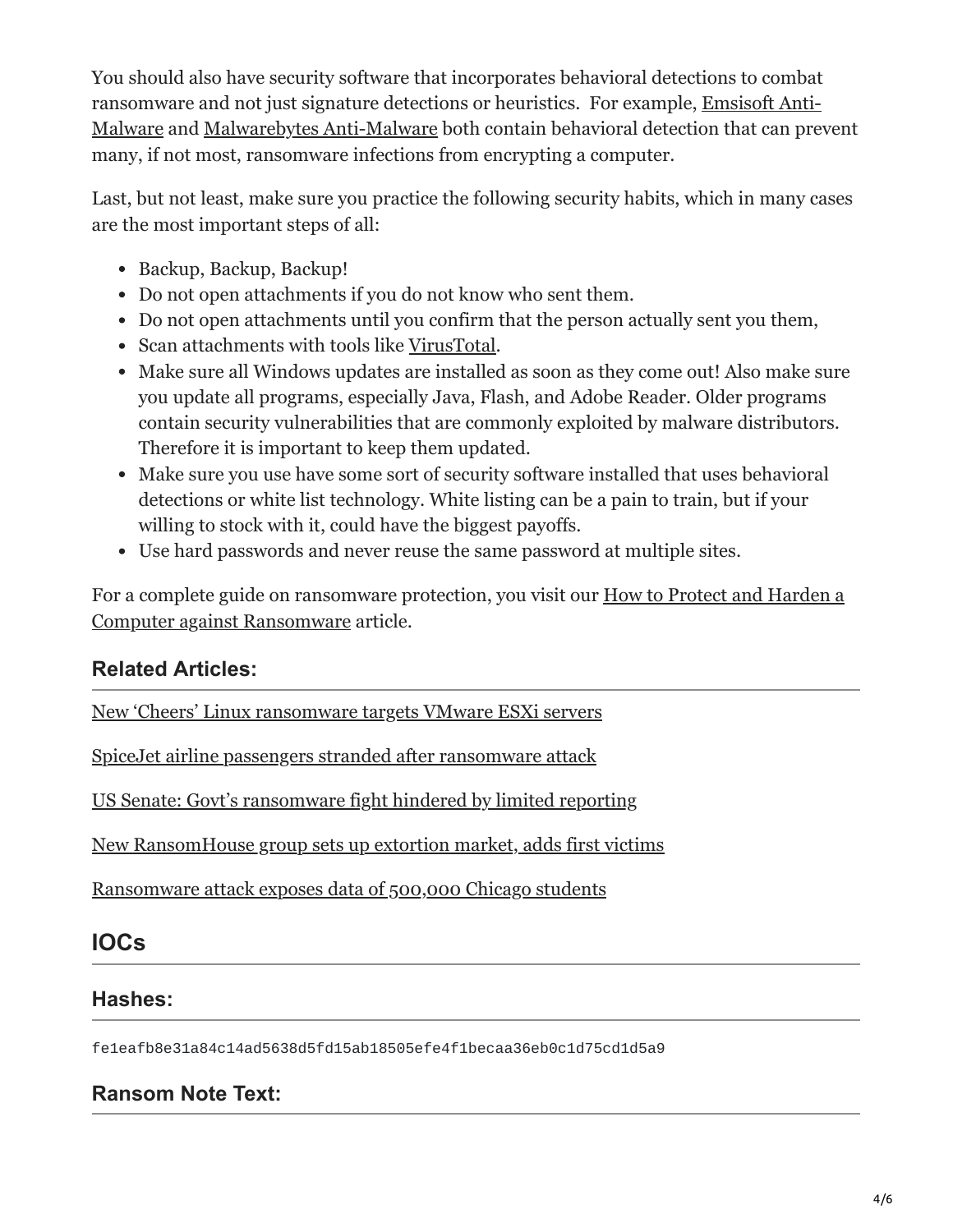

--------------------------------------------------- Thanatos v1.1

Your files was encrypted. To decrypt your files, follow next steps:

1. Send \$200 to one of these wallets: BTC: 1HvEZ1jZ7BWgBYPxqCvWtKja3a9hsNa9Eh ETH: 0x92420e4D96E5A2EbC617f1225E92cA82E24B03ef BCH: qzuexhcqmkzcdazq6jjk69hkhgnme25c35s9tamz6f

2. Send your TXID and your MachineID to mail E-Mail: thanatos1.1@yandex.com MactineID: 6bfd5faf-54f4-4620-a82d-4558a9132a25

--------------------------------------------------- Do not waste your time, files can only be decrypted by our decode tool.

#### **Email Addresses:**

thanatos1.1@yandex.com

#### **Associated Files:**

README.txt

### **Associated Registry Entries:**

HKEY\_CURRENT\_USER\Software\Microsoft\Windows\CurrentVersion\Run "Microsoft Update System Web-Helper" = "C:\Windows\System32\notepad.exe %UserProfile%\Desktop\README.txt"

- [Ransomware](https://www.bleepingcomputer.com/tag/ransomware/)
- [Thanatos](https://www.bleepingcomputer.com/tag/thanatos/)

#### [Lawrence Abrams](https://www.bleepingcomputer.com/author/lawrence-abrams/)

Lawrence Abrams is the owner and Editor in Chief of BleepingComputer.com. Lawrence's area of expertise includes Windows, malware removal, and computer forensics. Lawrence Abrams is a co-author of the Winternals Defragmentation, Recovery, and Administration Field Guide and the technical editor for Rootkits for Dummies.

- [Previous Article](https://www.bleepingcomputer.com/news/cryptocurrency/hacker-returns-26-million-worth-of-ethereum-back-to-hacked-company/)
- [Next Article](https://www.bleepingcomputer.com/news/security/the-rig-exploit-kit-has-forsaken-ransomware-for-coinminers/)